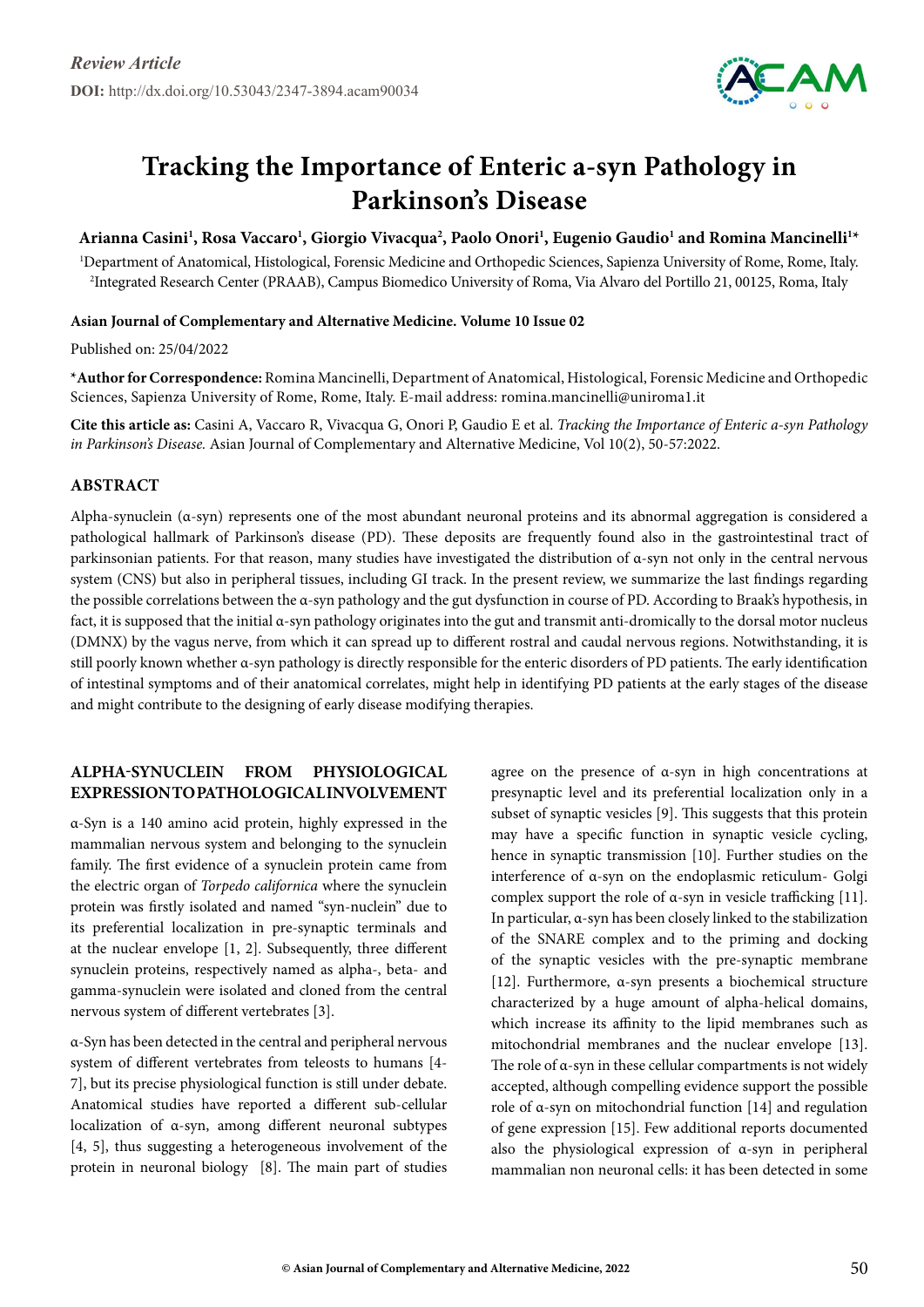

epithelial cells such as hepatocytes, lung alveolar cells, tubular cells of the kidney and Brunner's glands mucosal cells of the duodenum, as well as in muscle cells such as heart muscle fibers [7, 16].

Alpha-synuclein structural alterations and misfolding as well as its overexpression have been related to the onset and the progression of a group of human neurodegenerative disorders, known as synucleinopathies [17, 18]. Indeed, filamentous inclusions of α-syn are the main component of the Lewy bodies (Lbs) and the Lewy neurites (Lns), which are considered so far, the pathological hallmarks of Parkinson's Disease (PD) and dementia with Lewy bodies (LBD) [19]. Moreover, glial, and neuronal cytoplasmic inclusions characterizing Multiple System Atrophy (MSA), are mainly constituted by insoluble α-syn aggregates [20, 21]. Therefore, the formation of α-syn oligomers and the subsequent aggregation of α-syn in filamentous and insoluble inclusions, plays a central role in the pathology of synucleinopathies.

Recent studies suggest that pathological aggregates of α-syn can spread throughout the nervous system in a process of propagation similar to that characterizing the prion proteins [22]. α-Syn oligomers, in fact, are seeding-competent species leading to the formation of further α-syn aggregates once they enter the target cells. Besides inter-neuronal spreading, intracellular processing of α-syn leads to pathological changes in its binding properties with overexpression and excess of accumulation of α-syn resulting in globally compromised neuronal function, especially targeting synaptic vesicle trafficking and axonal transport [23].

α-Syn and its pathological accumulation are not confined to the central nervous system but have also been reported in the peripheral nervous system [24, 25]. α-Syn pathology can occur in the enteric neurons (ENS) [26], as well in peripheral autonomic ganglia such as submandibular and otic ganglion or paravertebral sympathetic ganglia. α-Synuclein pathology has been reported in salivary glands [27], in the myocardial plexus and in the autonomic fibers innervating salivary glands, sweat glands and pilo-erector muscles of the skin [27-30]. Therefore, synucleinopathies are characterized by a progressive impairment of motor, cognitive and autonomic functions, which might be related to the anatomical distribution of α-syn pathology. Moreover, the presence of α-syn in peripheral nervous system represents an interface with the pathology of the central nervous system which can be also used as a source of molecular biomarkers for disease diagnosis and follow-up.

The lesson coming from the "pure autonomic failure" (PAF), described by Bradbury and Eggleston since 1925 [31], further highlight the importance of the autonomic nervous system in the pre-clinical diagnosis of synucleinopathies. In their original work the authors reported an association of symptoms related to autonomic dysfunctions of the cardiovascular, gastrointestinal, urinary, and reproductive systems. Since then, several studies have described PAF showing degeneration of peripheral autonomic neurons and aggregation of α-syn in Lbs and Lns within sympathetic ganglia and along autonomic fibers of the heart, the bladder, the skin, and the gut [32]. It is well known that some patients affected by PAF undergo to a more severe synucleinopathy, such as PD or MSA, suggesting that, in some cases, PAF might be a pre-motor presentation of them [33]. Whether PAF is a really a pure and independent pathological condition rather than a "neglected presentation of PD" remains under debate, but the importance of the early involvement of the peripheral autonomic nervous system in synucleinopathies has kept increasing attention in the recent years, due to the compelling need of accessible pathological biomarkers.

## **Alpha-synuclein and PD: a focus on the Enteric Nervous System**

PD is the second most common neurodegenerative disorder after Alzheimer's disease. It is a progressive neurodegenerative disorder, which affects several regions within the central and peripheral nervous system, including the ENS. The etiology and pathophysiological events that lead to α-syn misfolding and aggregations are not clear: genetic, and environmental factors are involved, and they probably act either separately as together to induce α-syn pathology. Specific molecular alteration of α-syn have been related to point mutations of α-syn gene and are responsible of autosomal-dominant PD [34]. The formation of small α-syn aggregates, known as α-syn oligomers, represents the first step of α-syn misfolding and aggregation and recently, some cellular and molecular factors have been reported as key drivers of α-syn oligomerization. Among these, the activation of the inflammatory response with the recruitment of immune cells and the production of inflammatory cytokines has been related to the formation of α-syn aggregates and to their propagation from the gut to the brain along the vagus nerve [35].

The ENS is a largely independent neuronal network organized in two major plexuses, which are formed by ganglia and inter-ganglionic fibers and are present within the wall of the entire gastrointestinal tract: the myenteric plexus of Auerbach is mainly involved in the control of smooth muscle activity whereas the submucosal plexus of Meissner regulates glandular secretion and blood flow to the mucosa. Extrinsic sympathetic and parasympathetic nerves contribute to the regulation of motility and secretion. Pre-ganglionic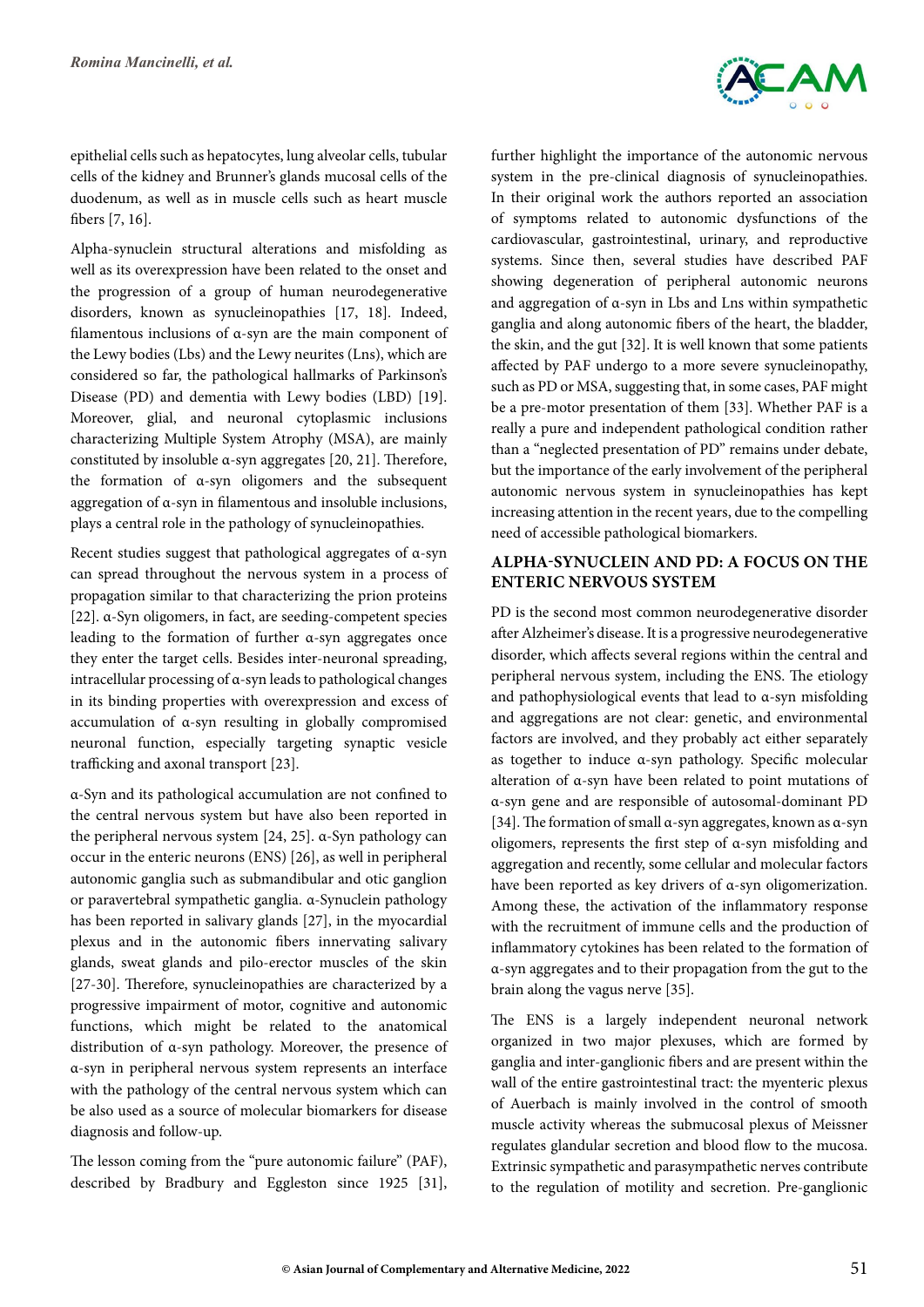parasympathetic fibers originate in the dorsal motor nucleus of the vagus (DMV), and reach intra-mural ganglia devoted to the control of the motility of the esophagus, the stomach, the small intestine and the proximal portion of the large intestine until the right half of the transverse colon, whereas pre-ganglionic parasympathetic neurons originating at the level of the intermedio-medial nucleus of the sacral spinal cord contributes to control of motility of the distal colon, from the left half of the transverse colon to the rectum. The sympathetic pre-ganglionic neurons located in the intermedio-lateral nucleus of the thoraco-lumbar spinal cord, modulate the activity of the noradrenergic post-ganglionic neurons placed in the celiac and mesenteric ganglia and involved in the inhibition of gut motility and secretion. The coordinated activity of the ENS and the autonomic nervous system are crucial to maintain the physiological activity of the gastrointestinal tract.

Inflammation and microbiota can interplay a key role in driving the aggregation of α-syn into the gut and in the neurons of the ENS. Remarkably, several reports have shown the presence of Lbs in the ENS, since very early stages of Parkinson's Disease, even before the involvement of the Midbrain Dopaminergic neurons. Therefore, the ENS could be critical in the pathophysiology of PD and the pathological alterations within the ENS could be the anatomical substrate of the gastrointestinal dysfunctions frequently encountered in parkinsonian patients, since the beginning of the disease and often before the exordium of motor symptoms [26].

Friedrich Heinrich Lewy, a German neuropathologist first described in 1912 peculiar cytoplasmic inclusions that bear his name (Lbs) in the *substantia innominata* and in the DMV of patients affected by Paralysis agitans (eponymus of Parkinson's Disease). However, the presence of proteinaceous eosinophilic aggregates outside the central nervous system, in peripheral sympathetic ganglia, was reported since 1960 in patients suffering from the same pathology [36]. Lbs and Lns in the Auerbach's and Meissner's plexuses of patients affected by PD, have been reported in 1988 by Wakabayashi and co-workers [37]. Therefore, even before the discovery of α-syn as the main constituent of LBs, the pathological hallmarks of PD were found in the ENS. These morpho-pathological findings appeared to account for the autonomic symptoms of the alimentary tract frequently seen in PD patients and reported since the late 1950 [38]. More recently, several Authors have dedicated their efforts to detect a-syn aggregates and normal α-syn expression within the intestinal wall, [39]. In normal gut, widespread distribution of α-syn has been reported in the nerve fibers of the lamina propria and of the sub-mucosa, as well as in the ganglia of both submucosal and myenteric plexuses [25] (Figure 1).



**Figure 1.** Representative image of several ganglia of the myenteric plexus (yellow arrows) in a normal human ileum. The brown color shows the immunoreaction for α-syn (sc-58480, Santa Cruz Biotechnology). In blue the muscle layers: outer longitudinal layer (LM) and inner circular layer (CM) contrasted with hematoxylin. OM 10x.

Moreover α-syn expression has been found in enteroendocrine chromaffin cells (EECs) where it co-localizes with serotonin [40]. Interestingly, α-syn containing EECs directly connect to α-syn containing nerve fibers, contributing to the formation of a neuro-endocrine circuit between the lumen and the nervous plexa of the gut. The presence of  $\alpha$ -syn in this neuroendocrine circuit communicating with the lumen of the gut and exposed to the microbiota, might be involved in the beginning of α-syn misfolding and aggregation into the gut and therefore to the starting of propagation of α-syn pathology from the gut to the brain. In accordance, several studies have reported the presence of pathologic phosphorylated a-syn in different peripheral tissues including the gut [24, 41] and most of them have been made on patients with PD or other neurodegenerative disorders [42].

Following the hypothesis that PD might originate outside of the central nervous system, the large nervous network of the enteric nervous system is placed at a strategic position, being in close relation with a possible front door of pathogens or toxic agents, which are able, through inflammatory mechanism, to trigger the aggregation and the misfolding of α-syn. Moreover, the α-syn dependent degeneration of the enteric nervous system and of the EECs might contribute to the development of gastrointestinal dysregulation commonly found in PD patients and expressing with some key symptoms such as dyspepsia and constipation.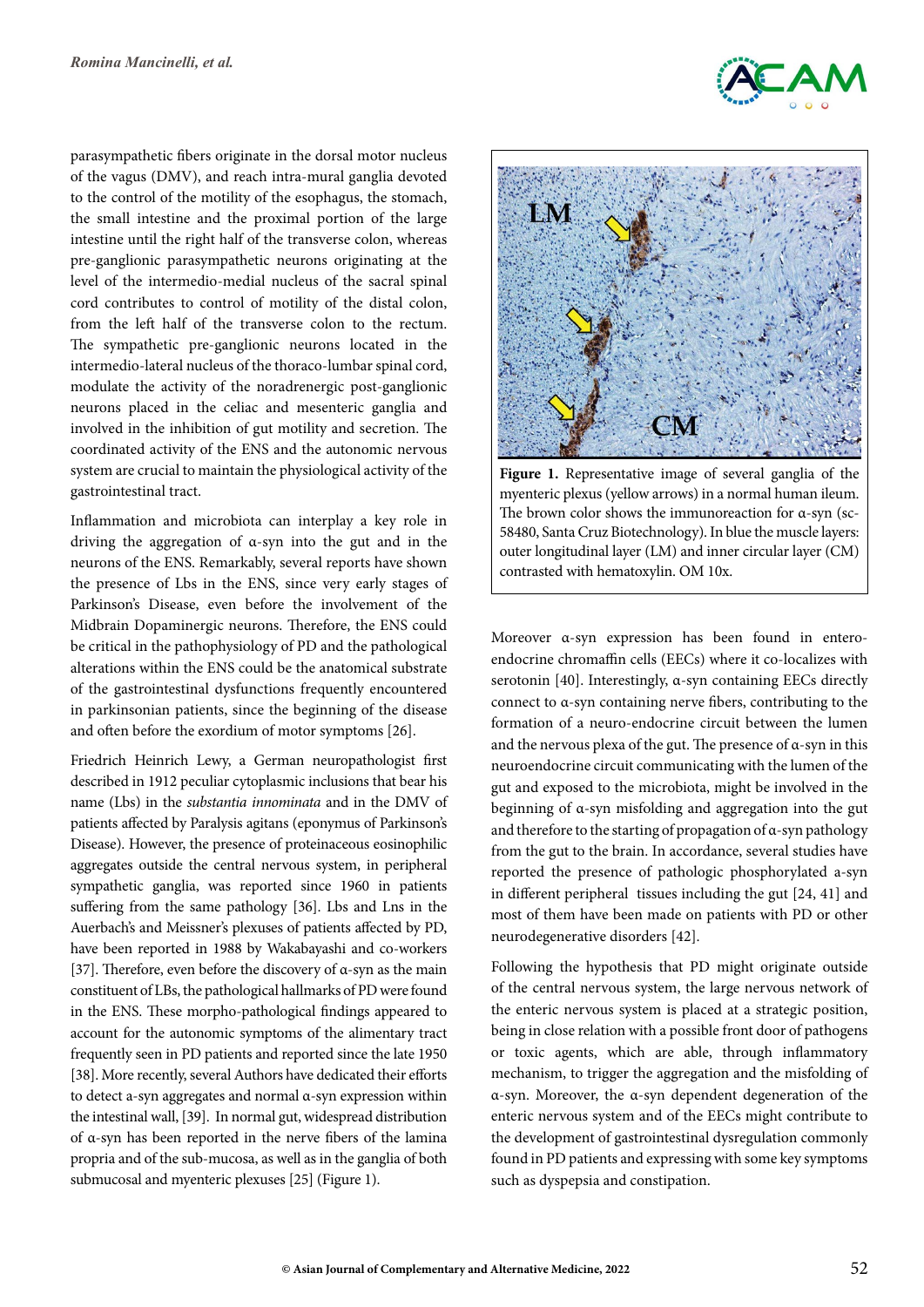

#### **TheBraak hypothesis on PD progression**

The idea that the gastrointestinal system is involved in very early stages of PD is widely accepted and supported by clinical and experimental observations [43]. In 2003 Braak and coworkers looking at the brain of patients with confirmed post-mortem diagnosis of PD, outlined a Parkinson's staging system, which describes the regional distribution and progression of protein aggregates in the brain. Interestingly they observed that lesions initially occur in the DMV and in the anterior olfactory nucleus, whereas, only in a subsequent stage, the classic involvement of the Substantia nigra pars compacta occurs [44]. During the same year, Braak theorized that the biological process underlaying PD may begin in the peripheral nervous system before reaching the brain [45].

The Braak hypothesis is based on the connection between the CNS and the ENS, also known as the brain–gut axis, capable of creating a bidirectional connection between the brain and the gastrointestinal tract. It represents a milestone of the current research about PD, because before these studies, PD was considered a disease affecting almost exclusively the CNS. This hypothesis was subsequently integrated with the dual-hit hypothesis, which supposed that an unknown pathogen enters the brain through two doors: the nose, with anterograde progression via the olfactory pathway and the gastrointestinal tract with retrograde progression via the vagus nerve to the brain stem parasympathetic nuclei [46].

The first hypothesis involves the olfactory system, that begins with sensory neurons containing olfactory receptors exposed to the mucus layer. They make synapses with apical dendrites of mitral and tufted cells in neuropil spheres termed glomeruli. Axons of mitral and tufted cells project to several olfactory structures: the anterior olfactory nucleus, olfactory tubercle, piriform cortex, peri-amygdaloid cortex, and the rostral entorhinal cortex [47]. Among olfactory structures, the anterior olfactory nucleus is preferentially involved in synucleinopathies in the early stages of the disease, and it has been hypothesized that this is due to its multiple connections in and out of the olfactory system. The impaired olfactory function has been in fact reported as an early indicator of PD, although the evidence is not homogeneous regarding a simple linear anterograde progression. Instead, progression of α-syn aggregation through the olfactory system can help explain cases of PD that are not related to retrograde vagal spread. Therefore, although the vagal (retrograde) and olfactory (antegrade) pathways appear separate, they can be interconnected at different levels and there is the possibility of multiple simultaneous spread of α-syn [48]. Furthermore, according to Braak's hypothesis, pathogens in the nose could

be swallowed with nasal secretions and saliva and reach the gut, which is the second access in the dual-hit hypothesis [46]. The swallowed pathogen may pass through the mucosal barrier of the gastrointestinal tract, infect enteric neurons of myenteric plexus and submucosal plexus, and invade the parasympathetic motor neurons of the vagus nerve in a retrograde fashion. The dual theory is strongly supported by the evidence that Lewy pathology first appears in the olfactory bulb, as well as in parasympathetic neurons of the DMV [49].

The Braak hypothesis, created a revolution in the pathological concept of PD, supporting the hypothesis that the spreading pathogens responsible of the pathological progression were the seeding competent aggregates of α-syn, which originate in the ENS and migrate rostrally to the CNS by the vagal pathways [50]. The presence of α-syn immunoreactive inclusions within the neurons of the submucosal plexus, whose axons project to the mucosa, support Braak's hypothesis of PD [51] and introduce also the concept that luminal factors, such as the molecular products of microbiota might contribute to the development of α-syn aggregates in the mucosal nervous fibers, which are then in turn transmitted to the submucosal plexus and finally to the myenteric plexus, from which they reach the vagal terminations. Additional support for Braak's hypothesis came from functional studies, that underline a significantly greater intestinal permeability in PD subjects compared to the healthy individuals, correlating with increased aggregation of α-syn in the intestinal mucosa [52]. Moreover, another study provides evidence that α-syn is physiologically secreted by enteric neurons and can be uptaken by contiguous neurons [53]. To further corroborate the hypothesis that α-syn could propagate from the ENS to the CNS through the vagus nerve, in 2014 Holmqvist and colleagues isolated different α-syn species (fibrillar, monomeric and oligomeric) from the brain lysate of a patient affected by PD and directly injected them into the submucosa of the gut in rats, demonstrating that α-syn species from the PD brain lysate were able to spread from the intestinal wall to the brain via the vagus nerve [54]. In accordance, different studies in both humans and animal models [55], have reported that truncal vagotomy, decreases the risk of developing PD and the spreading of α-syn pathology from the gut to the brain [56].

Braak's theory must satisfy three criteria. First, there should be an uninterrupted pathway that expresses α-syn throughout its trajectory, that should allow the retrograde transport of the pathological forms of a-syn from the gastrointestinal tract to the CNS. Second, enteric neurons should be able to secrete α-syn to transmit the disease from the ENS trough the vagus nerve. Third, there should be a link between α-syn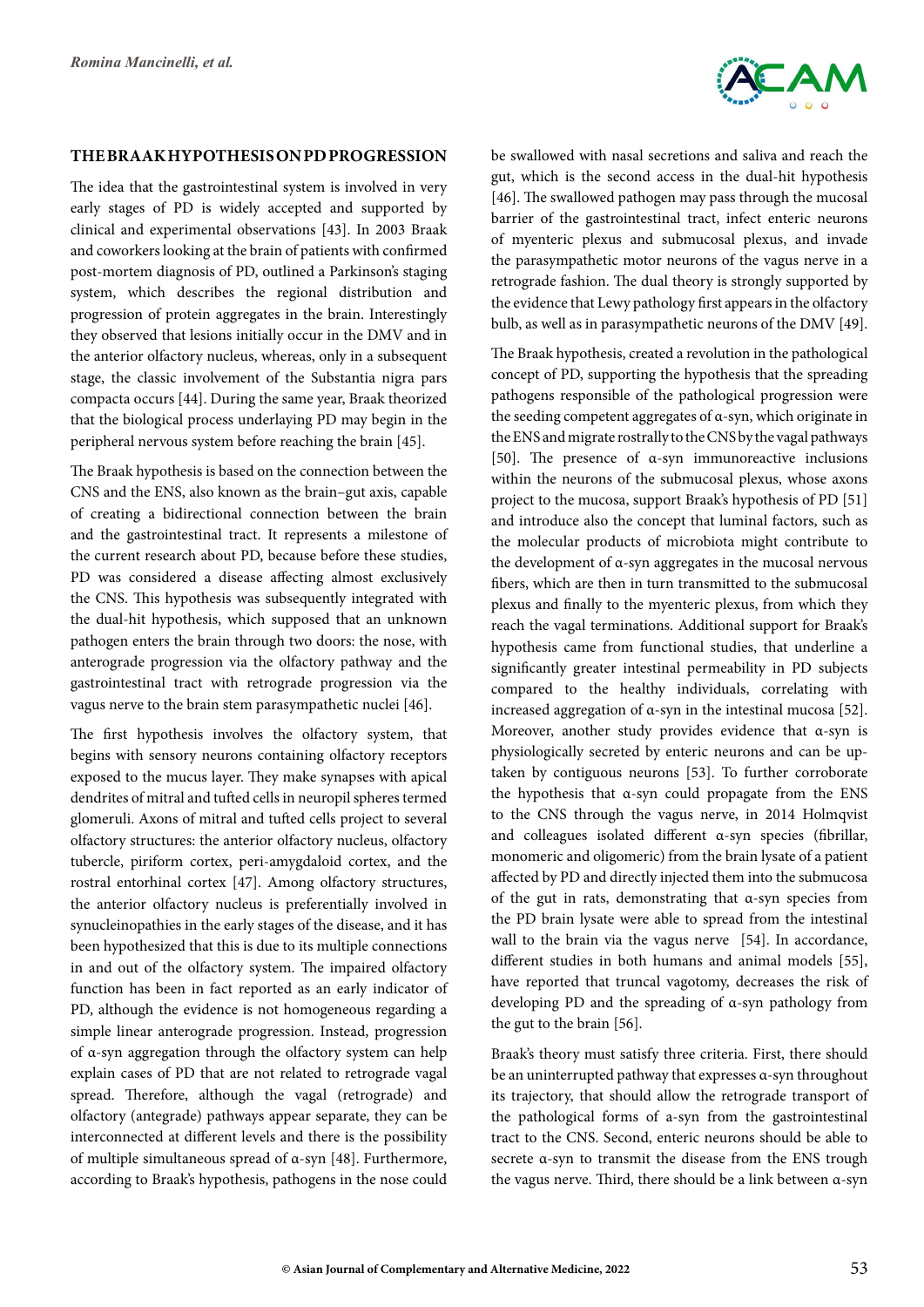and the ENS. The first condition is fulfilled as Holmqvist and colleagues have elegantly shown that  $\alpha$ -syn is deposited in a retrograde mode from the ENS to the vagal efferent axons and terminals, which originate from the DMV [54]. Regarding the second condition, Paillusson and coworkers demonstrated that α-syn can be secreted by enteric neurons and thus transmit the pathology from neuron to neuron [53]. The third condition has been satisfied by Chandra and colleagues, who have reported that α-syn is expressed in the EECs. EECs are part of the gut APUD system, and they can directly face the lumen or be placed at the level of the intestinal crypts. They possess neuroendocrine function and highly express α-syn, moreover, they closely connect with the neuronal fibers of the submucosal plexus [40]. For these reasons, they represent an interface between the lumen of the gut and the enteric nervous system and therefore they could be the first affected by  $\alpha$ -syn pathology and aggregation [25] (Figure 2). Changes in the microbiota, and development of mucosal inflammatory processes, in fact, might activate EECs and induce the misfolding and the aggregation of  $\alpha$ -syn, thus playing a pivotal role in the gut-to-brain transmission of α-syn pathology [57]. These findings support the original Braak's pathogenetic hypothesis that PD could be the result of progressive transmission of α-syn aggregates originating at the level of the mucosal layer of the gastrointestinal tract and reaching the CNS via unmyelinated preganglionic fibers of the vagus nerve [45].

## **Advances and controversies of α-syn propagation from the gut to the brain**

In support of Braak's hypothesis, recent studies have shown that not only vagotomy but also appendicectomy decreased the risk of developing PD [58]. In fact, has been demonstrated in a large cohort of patients affected by PD, that a subtle inflammation of the vermiform appendix is present and that this leads the aggregation of  $α$ -syn within the appendix [59]. From the appendix the aggregates of α-syn could spread to the vagal efferent fibers and reach the nuclei of the brainstem, correlating the subsequent degeneration of the dopaminergic neurons [58]. Over the last years, several experimental evidence have supported the theory of propagation of α-syn aggregates from the gut to the brain, mainly based on the inoculation of α-syn pre-formed fibrils into the intestinal wall [60, 61]. α-Syn fibrils were injected into murine duodenal and pyloric muscularis layer and α-syn aggregates were found in the DMV and in other areas of the brainstem, such as the locus coeruleus and the substantia nigra. In other studies, α-syn fibrils were injected into the duodenum wall of wildtype (WT) and transgenic rats overexpressing human α-syn, showing *trans*-synaptic diffusion of α-syn pathology along



Figure 2. Immunofluorescence for showing the expression of α-syn (sc-58480, Santa Cruz Biotechnology) in normal human jejunum. The presence of α-syn has been studied in EECs of intestinal epithelium and red arrows indicate α-syn-positive cells (with a green fluorochrome) in the villi, whereas white arrows point α-syn positive cells in a gland at the base of the villus. Then, yellow arrows show α-syn positive enteric nerve fibers in contact with epithelial cells. Nuclei (blue) were counterstained with DAPI. OM 20x.

the parasympathetic and sympathetic pathways. Moreover, the same authors found α-syn inclusions in the stomach and heart suggesting a secondary anterograde propagation after the initial retrograde transmission. For the first time, they studied the potential secondary anterograde (DMVto-stomach) transmission of α-syn pathology, after the first retrograde (duodenum-to-DMV) one [62], suggesting that gastrointestinal α-syn pathology could diffuse to the DMV and infect the neuronal nuclei, and then diffuse anterogradely through DMV efferences going back to the gastrointestinal system and the other peripheral organs.

However, clear, and detailed experimental evidence is still lacking regarding the mechanisms by which α-syn pathology of the ENS can diffuse to the brainstem and more specifically to the substantia nigra pars compacta (SNpc), with consequent motor dysfunction. Many controversial experimental data have been reported. For example, the inoculation of PFFs into the gastric wall of WT type mice induced LB-like α-syn aggregates in the DMV, but they decrease in number over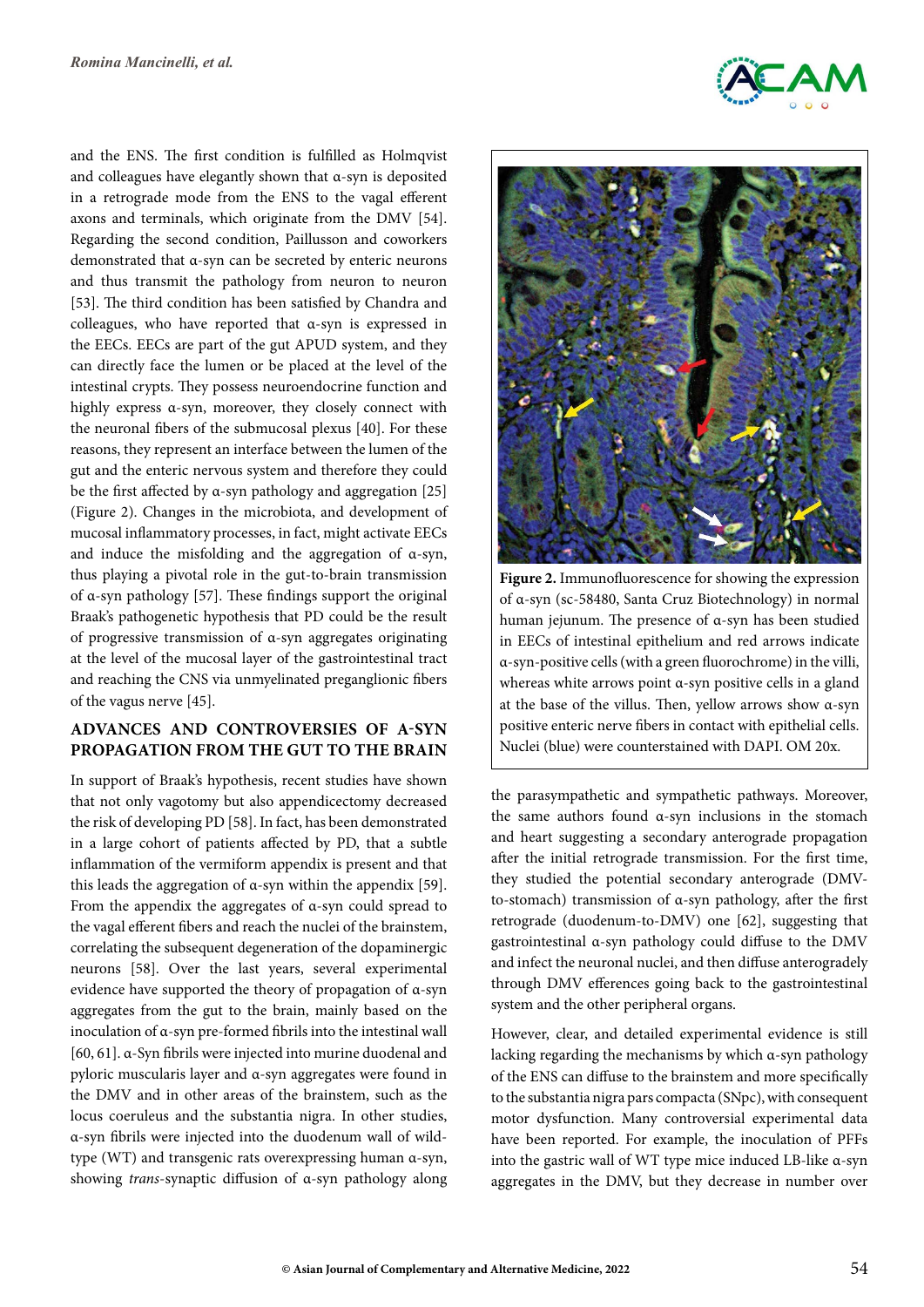time [63]. Furthermore, a similar inoculation of a-syn PFF into the stomach and colon of rats and non-human primates (NHP) failed to recapitulate a PD-like α-syn pathology into the brains at 12 months post-inoculation. The formation of aggregates was confined to the enteric neurons, with pathological α-syn in the brainstem only present in the vagus nuclei but not at the level of the substantia nigra [60]. For these reasons several Authors consider unlikely that α-syn can reach the brain stem from enteric neurons and diffuse to the substantia nigra inducing classical motor symptoms of PD and suggest that the enteric and the central α-syn pathologies could represent distinct, although concomitant pathological features of PD [42].

The presence of a-syn in the entire gastrointestinal tract and the evidences suggesting the development of enteric α-syn pathology in PD patients, might indicate that α-syn aggregation could be responsible of the functional gastrointestinal disorders reported in PD and maybe due to the synaptic vesicles dysfunction in the enteric nervous system [60]. On the other hand, recent studies are pointing out that PD is a heterogeneous disease and that different PD phenotypes exist, being some of them more subject to inter-neuronal propagation and disease progression [64]. More recently, it has been postulated the possible occurrence of a brain first versus a body first PD [65], being the latter originating in the gut and then propagate to the brainstem with a more severe disease progression comparing to the brain-first subtype.

Therefore, even if Braak's hypothesis remains controversial, the study about the α-syn pathology in the gastrointestinal tract represents a milestone of the current research in PD. Comprehension of the gut-to-brain transmission of α-syn pathology might help in stratifying PD patients according to their clinical and pathological subtype in order to predict disease progression and might shed new light on the mechanisms of α-syn inter-cellular spreading contributing to the development of new therapeutic strategies for PD.

#### **Acknowledgments**

*We thank Ludovica Garro, Sapienza University of Rome, for her assistance with the revision of the manuscript and for their comments that improved the present review article.*

#### **References**

- 1. Carlson SS, Kelly RB. An antiserum specific for cholinergic synaptic vesicles from electric organ. J Cell Biol. 1980;87(1):98-103.
- 2. Maroteaux L, Campanelli JT, Scheller RH. Synuclein: a neuronspecific protein localized to the nucleus and presynaptic nerve terminal. J Neurosci. 1988;8(8):2804-15.



- 3. Clayton DF, George JM. The synucleins: a family of proteins involved in synaptic function, plasticity, neurodegeneration and disease. Trends Neurosci. 1998;21(6):249-54.
- 4. Vivacqua G, Yin JJ, Casini A, Li X, Li YH, D'Este L, et al. Immunolocalization of alpha-synuclein in the rat spinal cord by two novel monoclonal antibodies. Neuroscience. 2009;158(4):1478-87.
- 5. Vivacqua G, Casini A, Vaccaro R, Fornai F, Yu S, D'Este L. Different sub-cellular localization of alpha-synuclein in the C57BL\6J mouse's central nervous system by two novel monoclonal antibodies. J Chem Neuroanat. 2011;41(2):97-110.
- 6. Vaccaro R, Toni M, Casini A, Vivacqua G, Yu S, D'Este L, et al. Localization of alpha-synuclein in teleost central nervous system: immunohistochemical and Western blot evidence by 3D5 monoclonal antibody in the common carp, Cyprinus carpio. J Comp Neurol. 2015;523(7):1095-124.
- 7. Yang JL, Gao JH, Du TF, Yi HK, Ma KL. Distribution of the Alpha-Synuclein in the Brain and the Primary Organs of the Rhesus Monkey. Appl Biochem Biotechnol. 2021;193(10):3187-201.
- 8. Zhang L, Zhang C, Zhu Y, Cai Q, Chan P, Ueda K, et al. Semiquantitative analysis of alpha-synuclein in subcellular pools of rat brain neurons: an immunogold electron microscopic study using a C-terminal specific monoclonal antibody. Brain Res. 2008;1244:40-52.
- 9. Lee SJ, Jeon H, Kandror KV. Alpha-synuclein is localized in a subpopulation of rat brain synaptic vesicles. Acta Neurobiol Exp (Wars). 2008;68(4):509-15.
- 10. Burre J, Sharma M, Tsetsenis T, Buchman V, Etherton MR, Sudhof TC. Alpha-synuclein promotes SNARE-complex assembly in vivo and in vitro. Science. 2010;329(5999):1663-7.
- 11. Cooper AA, Gitler AD, Cashikar A, Haynes CM, Hill KJ, Bhullar B, et al. Alpha-synuclein blocks ER-Golgi traffic and Rab1 rescues neuron loss in Parkinson's models. Science. 2006;313(5785):324-8.
- 12. Chandra S, Fornai F, Kwon HB, Yazdani U, Atasoy D, Liu X, et al. Double-knockout mice for alpha- and beta-synucleins: effect on synaptic functions. Proc Natl Acad Sci U S A. 2004;101(41):14966-71.
- 13. Shavali S, Brown-Borg HM, Ebadi M, Porter J. Mitochondrial localization of alpha-synuclein protein in alpha-synuclein overexpressing cells. Neurosci Lett. 2008;439(2):125-8.
- 14. Vasquez V, Mitra J, Wang H, Hegde PM, Rao KS, Hegde ML. A multi-faceted genotoxic network of alpha-synuclein in the nucleus and mitochondria of dopaminergic neurons in Parkinson's disease: Emerging concepts and challenges. Prog Neurobiol. 2020;185:101729.
- 15. Chu Y, Kordower JH. Age-associated increases of alpha-synuclein in monkeys and humans are associated with nigrostriatal dopamine depletion: Is this the target for Parkinson's disease? Neurobiol Dis. 2007;25(1):134-49.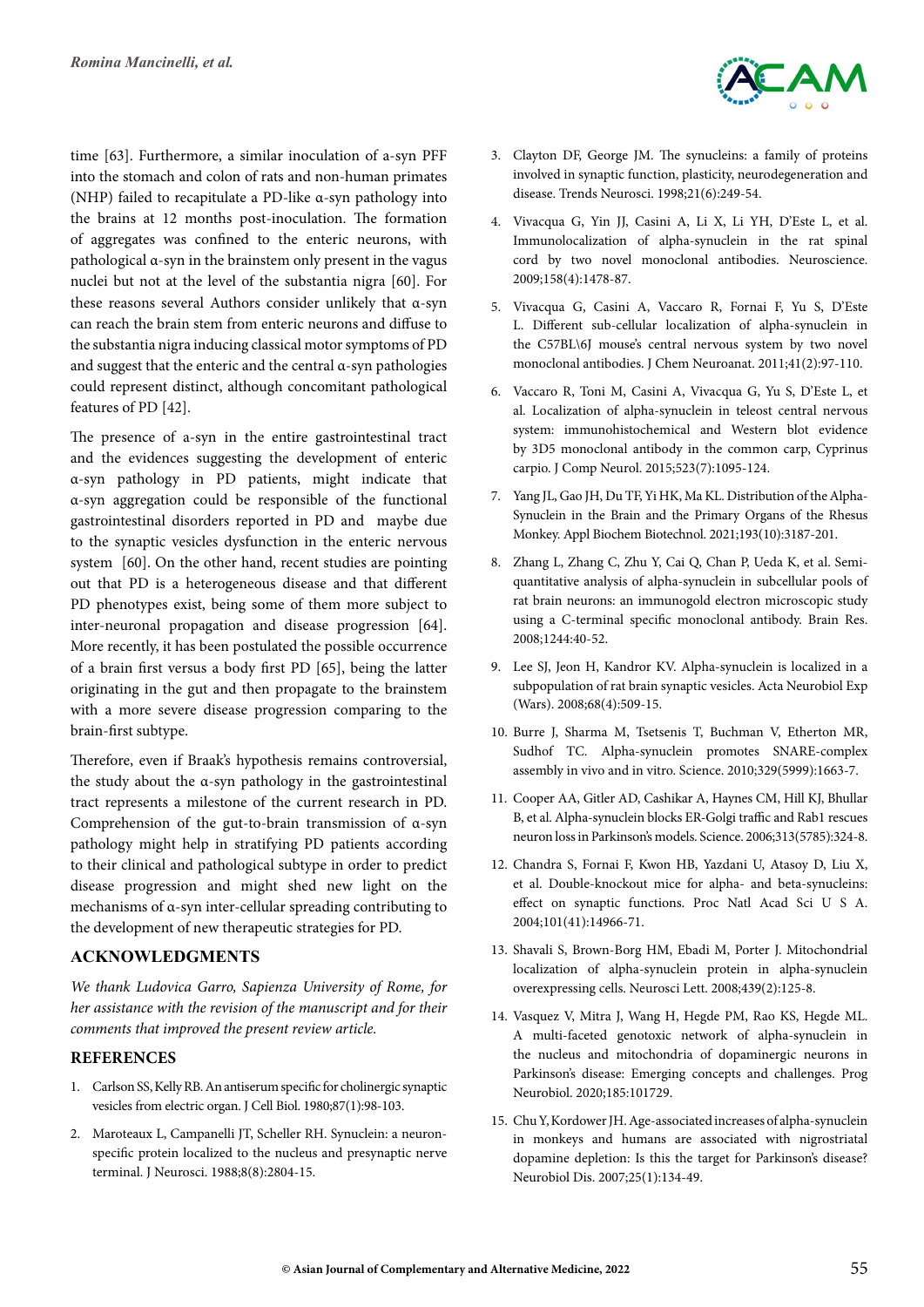

- 16. Reyes JF, Ekmark-Lewen S, Perdiki M, Klingstedt T, Hoffmann A, Wiechec E, et al. Accumulation of alpha-synuclein within the liver, potential role in the clearance of brain pathology associated with Parkinson's disease. Acta Neuropathol Commun. 2021;9(1):46.
- 17. Spillantini MG, Schmidt ML, Lee VM, Trojanowski JQ, Jakes R, Goedert M. Alpha-synuclein in Lewy bodies. Nature. 1997;388(6645):839-40.
- 18. Kanaan NM, Manfredsson FP. Loss of functional alphasynuclein: a toxic event in Parkinson's disease? J Parkinsons Dis. 2012;2(4):249-67.
- 19. Arima K, Ueda K, Sunohara N, Hirai S, Izumiyama Y, Tonozuka-Uehara H, et al. Immunoelectron-microscopic demonstration of NACP/alpha-synuclein-epitopes on the filamentous component of Lewy bodies in Parkinson's disease and in dementia with Lewy bodies. Brain Res. 1998;808(1):93-100.
- 20. Wenning GK, Stefanova N, Jellinger KA, Poewe W, Schlossmacher MG. Multiple system atrophy: a primary oligodendrogliopathy. Ann Neurol. 2008;64(3):239-46.
- 21. Bruck D, Wenning GK, Stefanova N, Fellner L. Glia and alpha-synuclein in neurodegeneration: A complex interaction. Neurobiol Dis. 2016;85:262-74.
- 22. Li JY, Englund E, Widner H, Rehncrona S, Bjorklund A, Lindvall O, et al. Characterization of Lewy body pathology in 12- and 16-year-old intrastriatal mesencephalic grafts surviving in a patient with Parkinson's disease. Mov Disord. 2010;25(8):1091- 6.
- 23. Chua CE, Tang BL. alpha-synuclein and Parkinson's disease: the first roadblock. J Cell Mol Med. 2006;10(4):837-46.
- 24. Devos D, Lebouvier T, Lardeux B, Biraud M, Rouaud T, Pouclet H, et al. Colonic inflammation in Parkinson's disease. Neurobiol Dis. 2013;50:42-8.
- 25. Casini A, Mancinelli R, Mammola CL, Pannarale L, Chirletti P, Onori P, et al. Distribution of alpha-synuclein in normal human jejunum and its relations with the chemosensory and neuroendocrine system. Eur J Histochem. 2021;65(4).
- 26. Wakabayashi K, Mori F, Tanji K, Orimo S, Takahashi H. Involvement of the peripheral nervous system in synucleinopathies, tauopathies and other neurodegenerative proteinopathies of the brain. Acta Neuropathol. 2010;120(1):1- 12.
- 27. Del Tredici K, Hawkes CH, Ghebremedhin E, Braak H. Lewy pathology in the submandibular gland of individuals with incidental Lewy body disease and sporadic Parkinson's disease. Acta Neuropathol. 2010;119(6):703-13.
- 28. Orimo S, Uchihara T, Nakamura A, Mori F, Kakita A, Wakabayashi K, et al. Axonal alpha-synuclein aggregates herald centripetal degeneration of cardiac sympathetic nerve in Parkinson's disease. Brain. 2008;131(Pt 3):642-50.
- 29. Fumimura Y, Ikemura M, Saito Y, Sengoku R, Kanemaru K, Sawabe M, et al. Analysis of the adrenal gland is useful for evaluating pathology of the peripheral autonomic nervous system in lewy body disease. J Neuropathol Exp Neurol. 2007;66(5):354-62.
- 30. Ikemura M, Saito Y, Sengoku R, Sakiyama Y, Hatsuta H, Kanemaru K, et al. Lewy body pathology involves cutaneous nerves. J Neuropathol Exp Neurol. 2008;67(10):945-53.
- 31. Coon EA, Singer W, Low PA. Pure Autonomic Failure. Mayo Clin Proc. 2019;94(10):2087-98.
- 32. Hague K, Lento P, Morgello S, Caro S, Kaufmann H. The distribution of Lewy bodies in pure autonomic failure: autopsy findings and review of the literature. Acta Neuropathol. 1997;94(2):192-6.
- 33. Coon EA, Mandrekar JN, Berini SE, Benarroch EE, Sandroni P, Low PA, et al. Predicting phenoconversion in pure autonomic failure. Neurology. 2020;95(7):e889-e97.
- 34. Kruger R, Kuhn W, Muller T, Woitalla D, Graeber M, Kosel S, et al. Ala30Pro mutation in the gene encoding alpha-synuclein in Parkinson's disease. Nat Genet. 1998;18(2):106-8.
- 35. Lai TT, Kim YJ, Ma HI, Kim YE. Evidence of Inflammation in Parkinson's Disease and Its Contribution to Synucleinopathy. J Mov Disord. 2022;15(1):1-14.
- 36. den HJW, Bethlem J. The distribution of Lewy bodies in the central and autonomic nervous systems in idiopathic paralysis agitans. J Neurol Neurosurg Psychiatry. 1960;23:283-90.
- 37. Wakabayashi K, Takahashi H, Ohama E, Ikuta F. Parkinson's disease: an immunohistochemical study of Lewy bodycontaining neurons in the enteric nervous system. Acta Neuropathol. 1990;79(6):581-3.
- 38. Eadie MJ, Tyrer JH. Alimentary Disorder in Parkinsonism. Australas Ann Med. 1965;14:13-22.
- 39. Yan F, Chen Y, Li M, Wang Y, Zhang W, Chen X, et al. Gastrointestinal nervous system alpha-synuclein as a potential biomarker of Parkinson disease. Medicine (Baltimore). 2018;97(28):e11337.
- 40. Chandra R, Hiniker A, Kuo YM, Nussbaum RL, Liddle RA. alpha-Synuclein in gut endocrine cells and its implications for Parkinson's disease. JCI Insight. 2017;2(12).
- 41. Schneider SA, Boettner M, Alexoudi A, Zorenkov D, Deuschl G, Wedel T. Can we use peripheral tissue biopsies to diagnose Parkinson's disease? A review of the literature. Eur J Neurol. 2016;23(2):247-61.
- 42. Beach TG, Adler CH, Sue LI, Vedders L, Lue L, White Iii CL, et al. Multi-organ distribution of phosphorylated alpha-synuclein histopathology in subjects with Lewy body disorders. Acta Neuropathol. 2010;119(6):689-702.